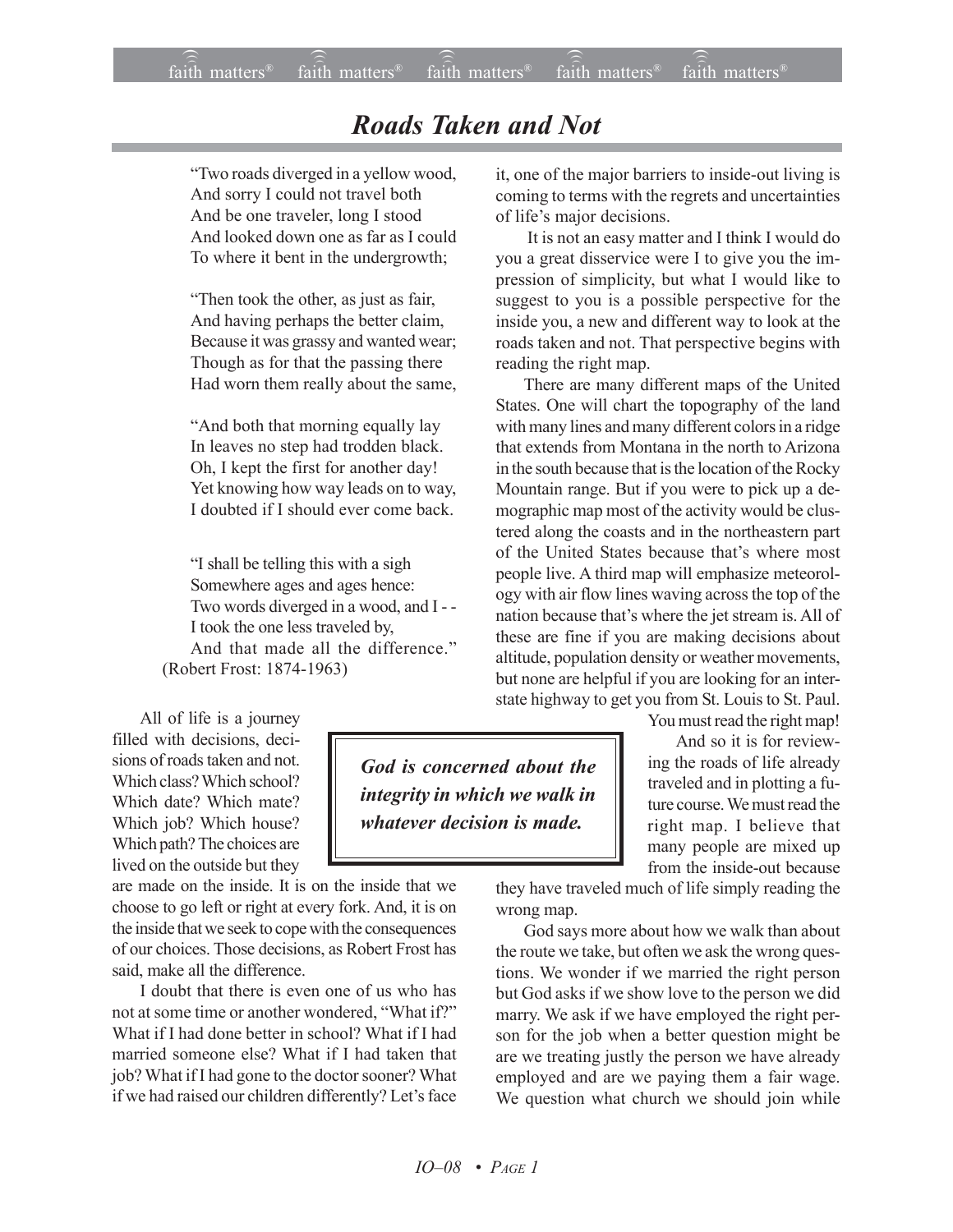God asks us if we are loving and kind to the people in whatever church we attend. Too many people agonize over the absence of clear counsel in the Bible on the major decisions they make; yet, there is plenty of counsel there that we don't take.

> Often we have right answers if we will simply ask the right questions. This was greatly impressed upon me some years ago by a couple considering marriage. There was a significant difference in their ages and family members were concerned. Both were committed Christians and careful students of the Bible. They painstakingly researched all that the Bible had to say about marriage and reached a significant conclusion: The Bible says very little about whom we should marry but a great deal about the way we should treat each other after we're married. The right answers were there but the wrong questions were being asked. That couple changed their questions to fit God's answers. Smart thinking!

> We need to note something here. I am not saying that it doesn't matter whom you marry, where you work or what directions you choose. Obviously, these are very important decisions, but they are often not the most important. What we really should do is put our energies into living for Jesus Christ wherever we work and stop putting so much energy into worrying if we are with the right company. Let's no longer fantasize about what life would be like if we had married someone else and start demonstrating Christian virtues to the person to whom we are married. Am I saying that it may not matter at all what road we take? In a sense, I suppose I am.

> Two major highways go from Minneapolis to St. Cloud-Highway 10 and Interstate 94. Suppose you decide to go on Highway 10. Somewhere just west of Elk River you are pulled over by a Minnesota State patrolman for exceeding 85 miles per hour, driving on the left side of the road and not having a license plate. You explain to him that you prayed about which road to take and decided on 10 but you think

you made a bad decision and should have taken I-94. Somewhere between reading you your rights and putting on the handcuffs he may mention that you are supposed to drive by the rules regardless of which highway you are on.

It makes no practical difference whether you take 10 or I-94 to St. Cloud. One may be a few yards shorter or longer and the scenery may vary slightly. Beyond that it just doesn't matter. What does matter is the way you drive on whatever road you take.

Chapter after chapter and verse after verse in the Bible tell us how to drive through life; yet comparatively little is said about what highways to take. That should tell us something about the answers God has given and the map he has laid out for us to chart our future and evaluate the past.

The Bible does tell us that we should choose the path of righteousness. The choice is not between medicine, ministry and music for a career. The choice is between living wickedly and living righteously. In Proverbs 4:10-19 we find these insightful words:

*Listen, my son, accept what I say, and the years of your life will be many.*

- *I guide you in the way of wisdom and lead you along straight paths.*
- *When you walk, your step will not be hampered; when you run, you will not stumble.*
	- *Hold on to instruction, do not let it go; guard it well, for it is your life.*
	- *Do not set foot on the path of the wicked or walk in the way of evil men.*
	- *Avoid it, do not travel on it; turn from it and go on your way.*
- *For they cannot sleep till they do evil; they are robbed of slumber till they make someone fall.*

*They eat the bread of wickedness and drink the wine of violence.*

*The path of righteousness is like the first gleam of dawn, shining ever brighter till the full light of day.*

*But the way of the wicked is like deep darkness; they do not know what makes them stumble.*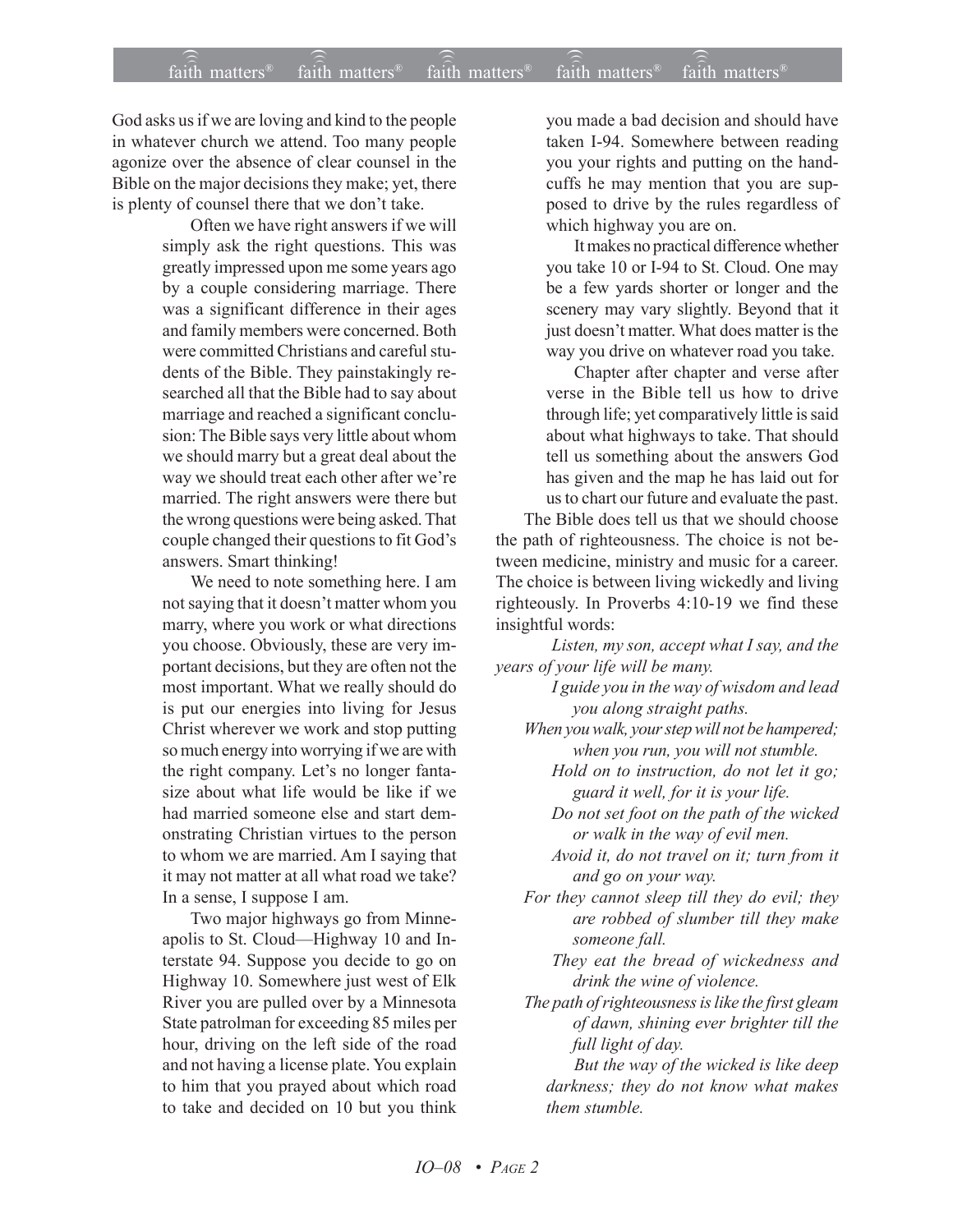## $f$ aith matters  $\widehat{f}$  faith matters  $\widehat{f}$  faith matters  $\widehat{f}$  faith matters  $\widehat{f}$  faith matters faith matters<sup>®</sup> faith matters<sup>®</sup>  $f$ ) faith matters<sup> $\circ$ </sup>

God's map is different from ours! We've got to decide if we are going to choose the roads to take and not take by human mapping or divine.

Let's try to be really practical about this. At the end of life Fred the Factory Worker stands before God and says, "Oh Lord, I made some wrong choices. I chose the wrong road. I should have been a surgeon and that would have been so much better for my life." And God answers, "Fred, you've got it all wrong. I don't measure your life by your job, titles or income. I measure your life by the way you lived for me at that factory. I saw your love and kindness every day for 45 years. I heard you tell others about me and my love for them. I watched as you responded righteously to temptation. I delighted to give you my strength when you were weak. Well done, good and faithful Factory Worker!"

By contrast, at the end of life there may be a similar conversation with Paul

the President.

He says to God, "I sure made some good choices. I went to the best college and graduate school. I worked my way up through a Fortune 100 company. Then I entered politics with successful campaigns for local, state and federal office. Life was good because my choices were correct." Then God answers, "Paul, life was

bad. You walked on the helpless. You hurt people every step of the way. You ignored every principle of justice and righteousness that I gave you in the Bible. You were a sinful and an unfaithful servant.<sup>"</sup>

The question is which map we use to evaluate the roads that were taken and not taken. Inside-out Christians read the right maps, they listen when God says more about the way they walk than the route they take and they choose the path of righteousness. That's their perspective on the roads taken and not.

There is another perspective and that is to trust God for directions. How do we do that? It begins by utilizing the light and the leadership God has given to us. Psalm 119:105 says, "Your word *is a lamp to my feet and a light for my path.* "The

Bible gives light to the roads we take. The light helps us not to stumble, to see what's coming and to walk with confidence. We need light for any path. I can barely make it across my bedroom in the dark without walking into a piece of furniture!

We need to saturate ourselves with the Bible. The Bible will give illumination to whatever career we choose, whatever house we buy, whatever vacation we take, whatever path we follow. Without God's light we are sure to stumble even on good roads.

In Psalm 119:35 we find this prayer to God: "Direct me in the path of your commands, for there I find delight.<sup>"</sup> God does give leadership on the roads we take. That leadership comes through the Bible, the inner witness of the Holy Spirit, the counsel of other believers and even through circumstances around us. The point is that we can trust God to lead us, but remember that

his priority is more on the way we walk than the route we take!

Imagine that you are trying to choose between two job possibilities. You gather data, write out the alternatives and pray for divine direction. The decision will effect where you live, the money you make, the people you will meet and

the church you will join. Much of life hinges on the decision. Certainly God cares and leads in these choices. But most all, God is concerned about the integrity in which we walk in whatever decision is made. God is more concerned that we represent him well in the interviews with prospective employers. He cares about the issues of honesty, justice and fairness in whatever company we choose.

It is stupid, if not sacrilegious, for us to seek God's blessing on the roads we choose and yet ignore the light and leadership he promises and provides. Trust God and utilize his light and leadership.

But there's more to it than that. Part of the perspective on roads not taken is to recognize the need for course direction. Navigators on ships and planes know that it is virtually impossible to con-

*We are prone to mope around in regret over getting off course, but God is more concerned about what we do when we recognize we are off course and need a correction.*